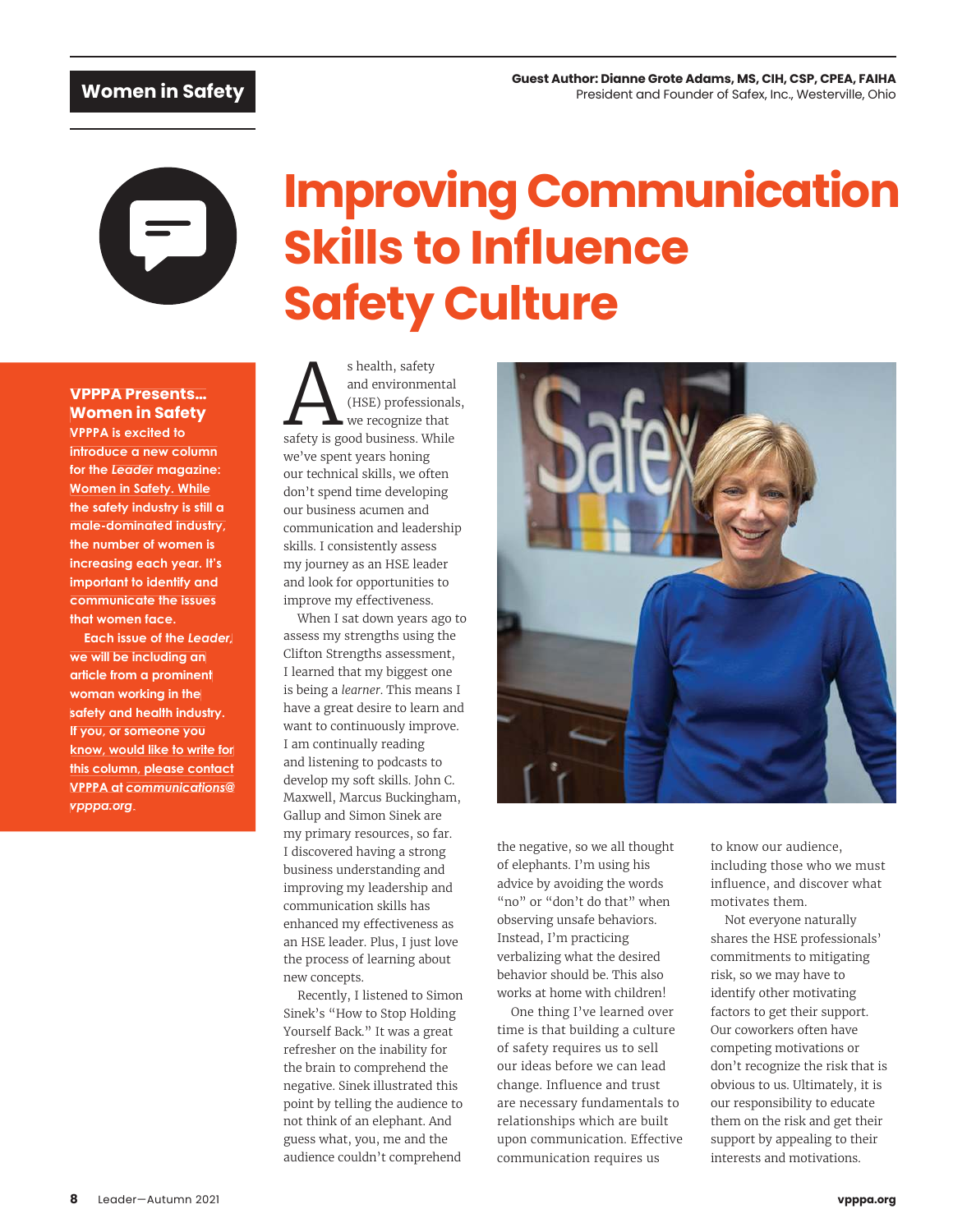That requires us to learn about different styles of communication, and how we can address our audiences in a variety of methods.

#### **Communication is key**

A quick Google search will turn up many ways to assess your communication style and find what motivates you. My company recently used True Colors® to assess our personalities and communication styles to improve our team's effectiveness. In an ideal world, there's a huge benefit in conducting a companywide communication and personality assessment, but if that's not possible, assessing your own personality and communication style is very

beneĥcial. You'll learn how others perceive your approach and identify opportunities for you to share information in a way that those with different motivators can respond positively to your message.

For example, I'm an analytical and logical communicator and some of my coworkers don't respond to my bulleted approach to speaking and writing. They want more information, more background, as well as more personal connection. While I don't naturally communicate in their preferred way, I have learned to add context and stories to my bullets to get them to engage. So, when I have an important message to share, I must take a little extra time to prepare the message considering the various